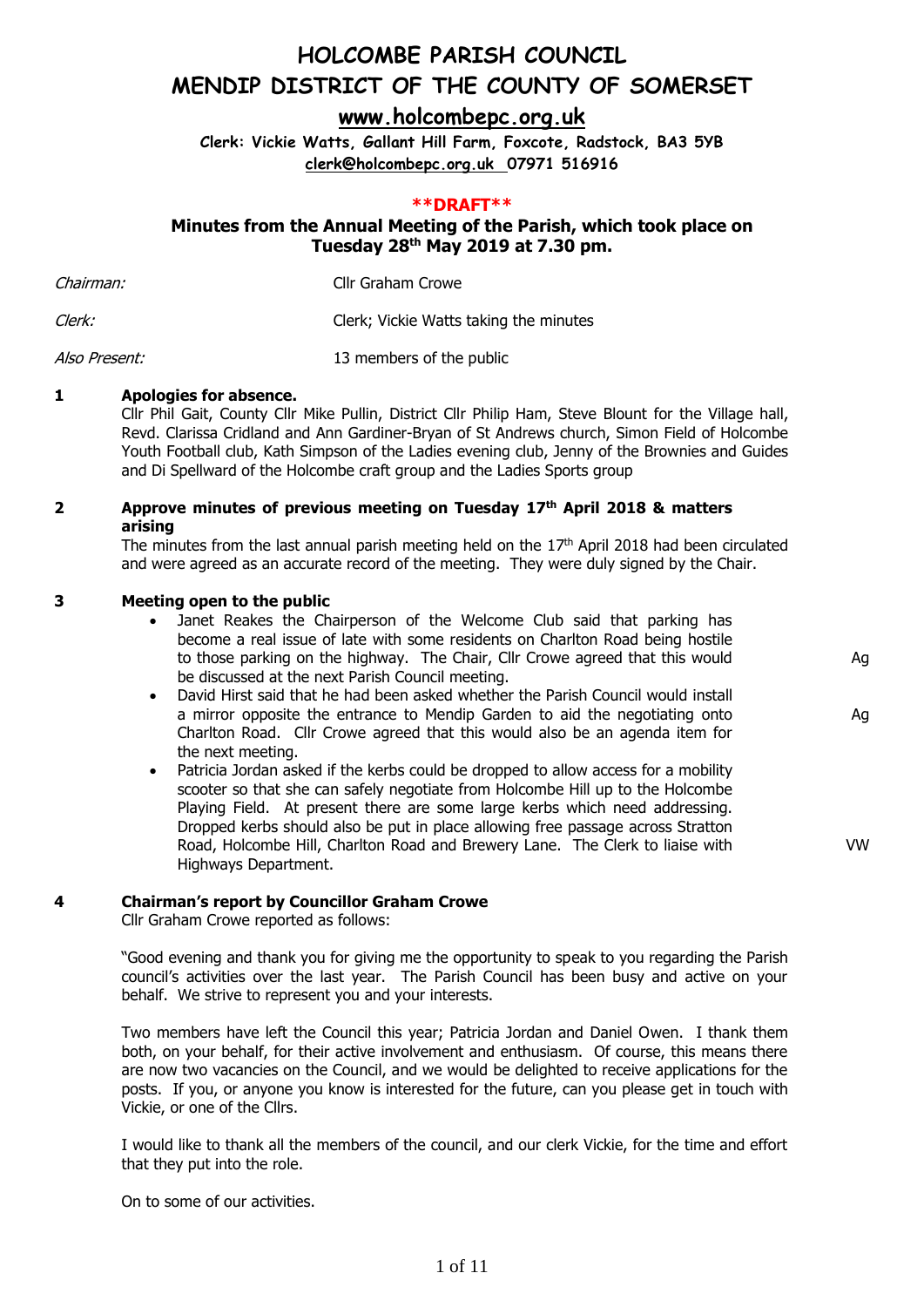## **[www.holcombepc.org.uk](http://www.holcombepc.org.uk/)**

**Clerk: Vickie Watts, Gallant Hill Farm, Foxcote, Radstock, BA3 5YB [clerk@holcombepc.org.uk](mailto:victoriawatts@orange.net) 07971 516916**

**Christmas tree**. After a slight false start with a tree that did not survive last year's excellent summer, the new tree appears to be doing well. The Playing Field Committee have now taken on the Christmas lighting event, and I look forward to carols again this year. Many thanks, as always, to Steve at the Duke of Cumberland for providing the refreshments.

**Gala.** The PC took the lead in organising last year's Gala, under the lead of Cllr Simon Brand, supported by a small but incredibly energetic group of supporters, helpers and enablers. You may remember that in 2017, the Gala was cancelled due to a lack of willing organisers. The event last year was very well attended, and feedback was overwhelmingly positive.

**Planning**. The PC continue to receive 1-2 planning application each month. Our aim, when considering applications, is to preserve the character of the village. However, we must all be aware that there are many different styles of building. Our recommendations are not always accepted but we do work hard to appreciate your views. I would encourage those submitting or challenging applications to attend the relevant PC meeting. This will ensure that you and we are fully informed.

**Speeding.** Speeding within the village continues to be an issue that is reported to the Parish Council, but I regret that we have had limited success in making improvements during the last year. The problem is multi-faceted, but we have asked the Highways Department at Mendip for a meeting in the village, to look at the problem and have them suggest possible solutions. The Parish Council will then produce a strategy to take forward. Whatever the final strategy is, engagement of parishioners will be essential as any solution will, by definition, affect the traffic flow on the hill. This was not popular during the recent roadworks on the hill.

Unfortunately, the various plans to replace access to the CC Speed Indicator Device (SID) have come to naught, as the replacement scheme was never introduced. The PC could purchase our own, but they are expensive, and evidence suggests that a permanent installation has little longterm effect.

In the meantime, the Speed Watch scheme continues. We would be grateful for any volunteers to assist with SW. The time commitment is not large, and SW generates most of the evidence we require to justify speed management activity.

**Donations.** During this year we have continued to donate to Parish groups and activities. We may hear something of where these donations have been spent over the rest of the evening.

Village grants totalling £1000 have been allocated as follows:

| Holcombe Gala                 | £500 |
|-------------------------------|------|
| Holcombe Village Hall repairs | £500 |

Small Grants totalling £1500 were distributed as follows:

| Kilmersdon School       | £300 |
|-------------------------|------|
| Holcombe breakfast club | £300 |
| Ladies evening club     | £300 |
| Welcome Club            | £300 |
| Holcombe Junior FC      | £300 |

We have been able to support the PF committee with a refurbishment of the toys and structures.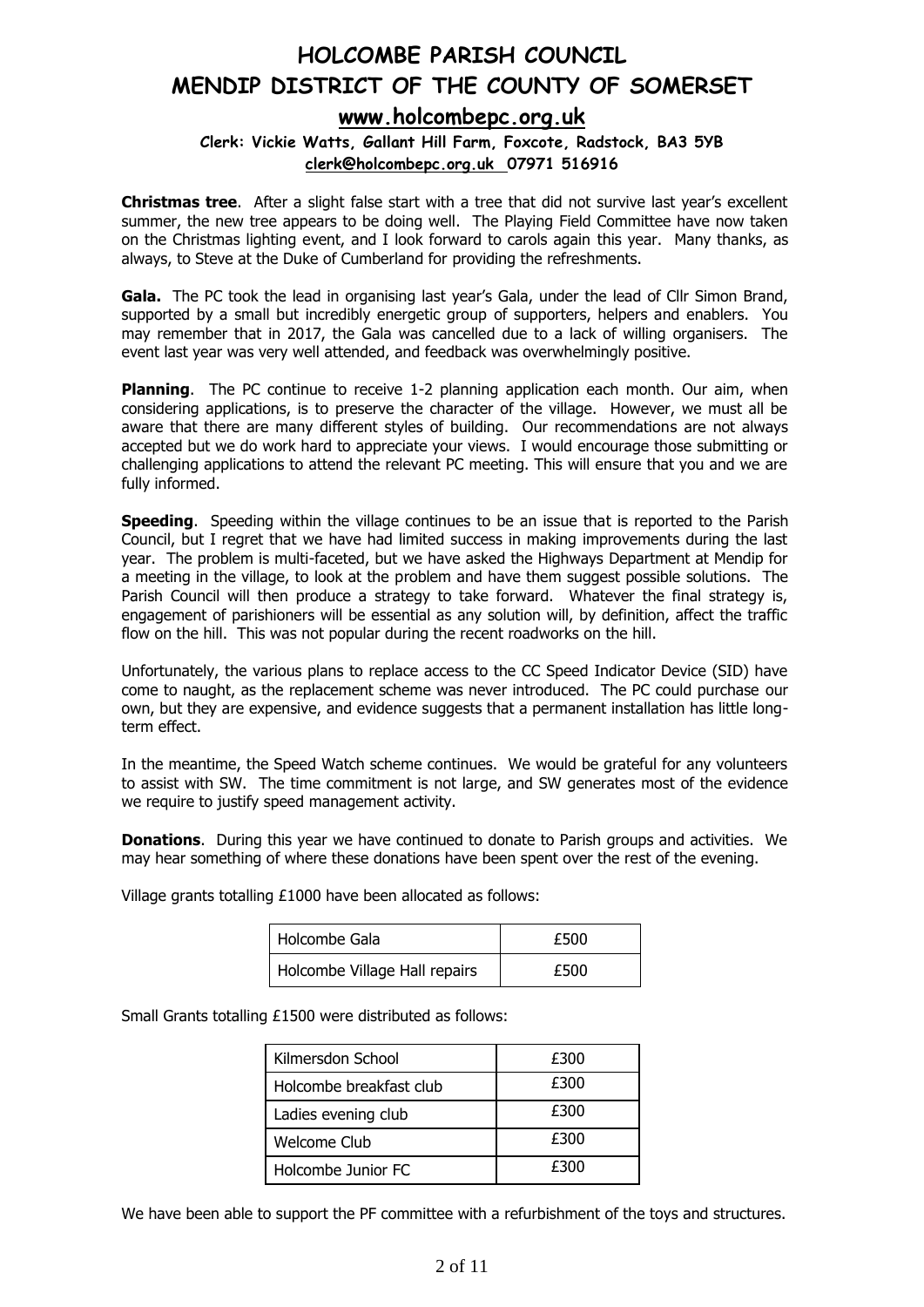### **[www.holcombepc.org.uk](http://www.holcombepc.org.uk/)**

**Clerk: Vickie Watts, Gallant Hill Farm, Foxcote, Radstock, BA3 5YB [clerk@holcombepc.org.uk](mailto:victoriawatts@orange.net) 07971 516916**

We have purchased additional equipment to deliver the emergency plan.

We have made a number of small-ish purchases to address village maintenance and to provide additional waste bins.

We continue to maintain the Village Hall Wi-Fi. I believe this is well used by the various groups who use the VH.

**Training.** Several of the Cllrs have received County training this year. There are frequently courses available and we take advantage of them, where other commitments allow, to ensure that we are as informed as possible to represent you or to answer your queries.

Plans for the coming year:

**Gala**. The PC are organising the Gala again this year. Once again, ably supported by a small team of largely unsung heroes and several of you from other village organisations. Planning is proceeding well and I look forward to Gala day.

**Budget**. We hope to develop the budget further to enable us to project some expenditure over the next 3-5 years. This will allow us to project major expenditure and sequence development work.

**Grants**. We are retaining the Village and Community grants and I encourage you to apply for them. We are happy to receive applications for MORE money, which we will fully consider. Paperwork for these is available this evening.

**PC meetings**. The PC meets, by default, on the first Tuesday of the month at 7.30pm in the village hall. The agenda is published in advance on the notice board by the Lychgate. You are all welcome and invited to come for some or all of the meeting to see what we get up to.

Thank you very much for your time."

#### **5 Mendip District Councillors Report**

5.1 District Cllr Townsend attended and reported that

"The whole year on MDC has been overshadowed by the local election this month which resulted in the Conservatives losing control to the LibDems, with our seats being reduced from 33 to 10. However, Philip and I were both returned, for which we are grateful, and we hope that the overall position reflects a dissatisfaction with Westminster, and that our re-election means we have got a few things right locally.

During the year I have been a member of the following bodies:

- The Planning Board, including visits to all sites being discussed by the Board, then seeking to make decisions that balance our need to provide housing and employment and at the same time protect the environment.
- The Licensing Board, including Sub-Committee work, working to protect public safety whilst supporting people such as taxi drivers and publicans to earn a living.
- The Scrutiny Board, which holds a watching brief over the Council's policies and strategies.
- Quarry Liaison Committees, keeping close to the activities at Halecombe and Wainwrights.
- KeyRing Lettings Agency, where I serve as a Director of this company which seeks to provide accommodation at the difficult end of the market. In this context I'm pleased to report that we have just secured £50k of Government funding to allow us to take on an extra member of staff with the sole aim of helping people out of Rough Sleeping.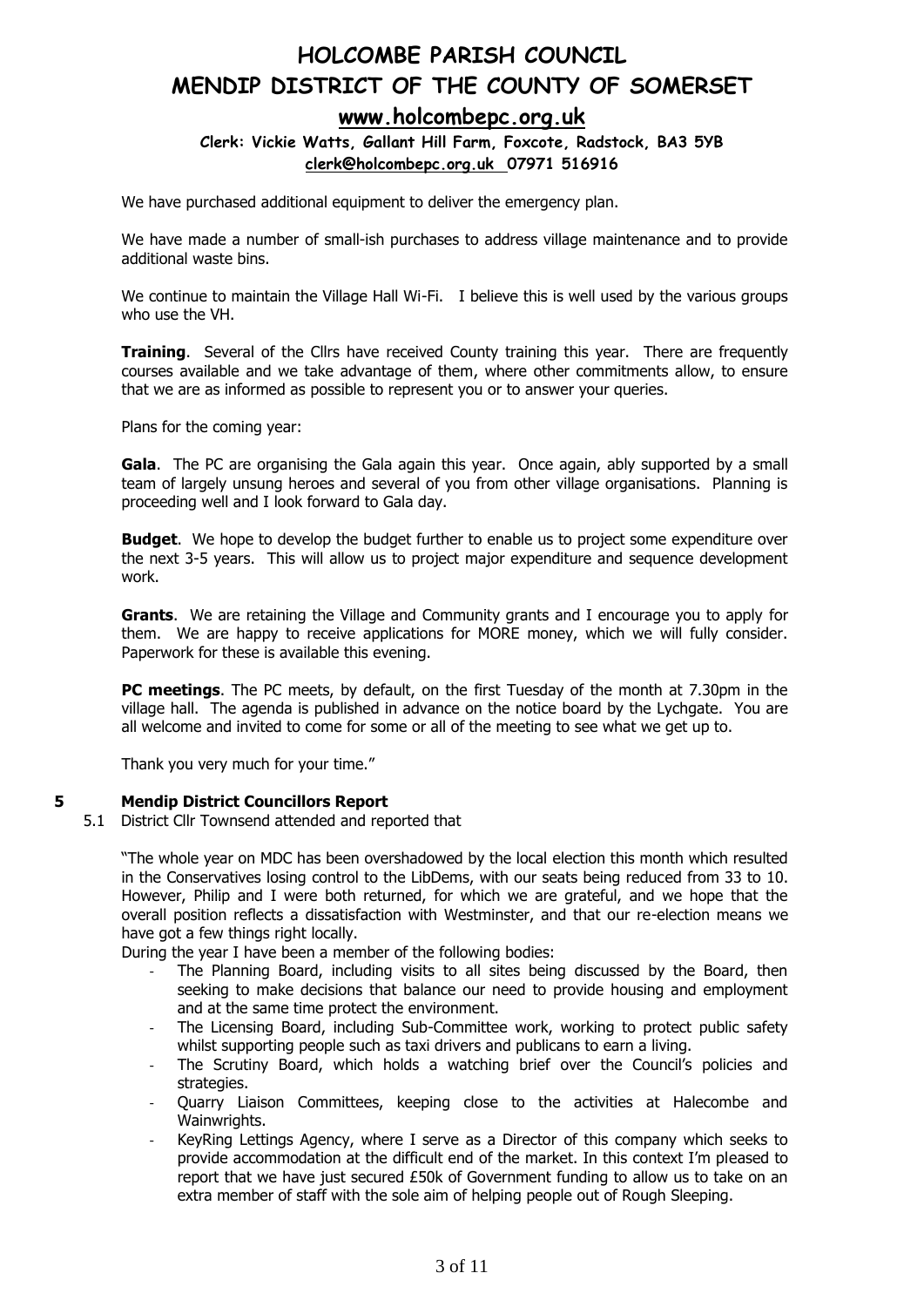## **[www.holcombepc.org.uk](http://www.holcombepc.org.uk/)**

**Clerk: Vickie Watts, Gallant Hill Farm, Foxcote, Radstock, BA3 5YB [clerk@holcombepc.org.uk](mailto:victoriawatts@orange.net) 07971 516916**

In addition, there are the continuous day to day issues with residents providing support on, for example, planning, benefits, housing, fly tipping and waste disposal and Highways issues across the four Parishes. Current Highways issues include road safety at the Coleford Co-op junction, speeding in Holcombe including the Charlton Rd junction with Charmborough Lane, and HGV problems along Whitehole Lane and Stoke Bottom.

For the future under the new regime I am a Substitute Member of the Planning and Audit Committees, a full member of the Licensing Board and still a Director of KeyRing Lettings. I look forward to working with Holcombe and the parishes of Coleford, Leigh on Mendip and Stoke St Michael over the next four years."

**5.2** District Cllr Ham did not attend but provided the following report:

"With the elections just passed myself & Alan would personally like to thank all those that had faith in us and returned us as the elected councillors for the Coleford & Holcombe ward. However, the overall result will mean a new administration and different roles for most of us, all yet to be decided.

The result 22 Lib Dems, 10 Green, 10 Conservatives & 5 Independent.

The last year at MDC for myself has been very busy as a Cabinet member for Transformation, through partnerships, Re Organisation of offices, Investment programme. We raised in excess of £2million towards the budget and a longer term project - Saxonvale in Frome - has laid foundations for further progress, having bought the site in August and applying for a planning application last month.

A balanced budget for 19/20 was produced in February with just a 3% increase in Council Tax with no service cuts. Mendip has one of the lowest council tax bases in the South West. There are also budgets in place for 20/21 and 21/22. During the year the final consultation on the local plan part II took place and the plan is now with the Inspector and the hearing will take place in July.

The leisure contract is now free of subsidy and now pays MDC around 30k a year. This is remarkable as four years ago it cost MDC 900k per year.

The Core service contract is still returning good savings that increase every year, this has been remarkable since the living wage keeps increasing and when the contract was written this was not allowed for.

Markets within the Mendip towns have flourished over the last few years especially Frome Independent, Shepton Sunday Market and Street's weekly Market, with Wells supporting good markets on Wednesday & Saturday plus an excellent Xmas market.

I have chaired the Equalities group now for 12 years at Mendip, we have done a tremendous amount of work, including the 2011 act. We have now 4 "Changing Places" facilities in Mendip with 2 more in the pipeline at a cost of around 30k each, this is brilliant news from none 18 months ago.

The shape our future programme, that is, MDC staff and members working together, has progressed well with staff understanding why councils have had to change to stay solvent and continue to provide all the front-line services.

During the year I have continued to support the council as well as look after the electorate within my ward. Issues from planning, benefits and entitlements to fly tipping, rubbish collection, street cleaning to name a few.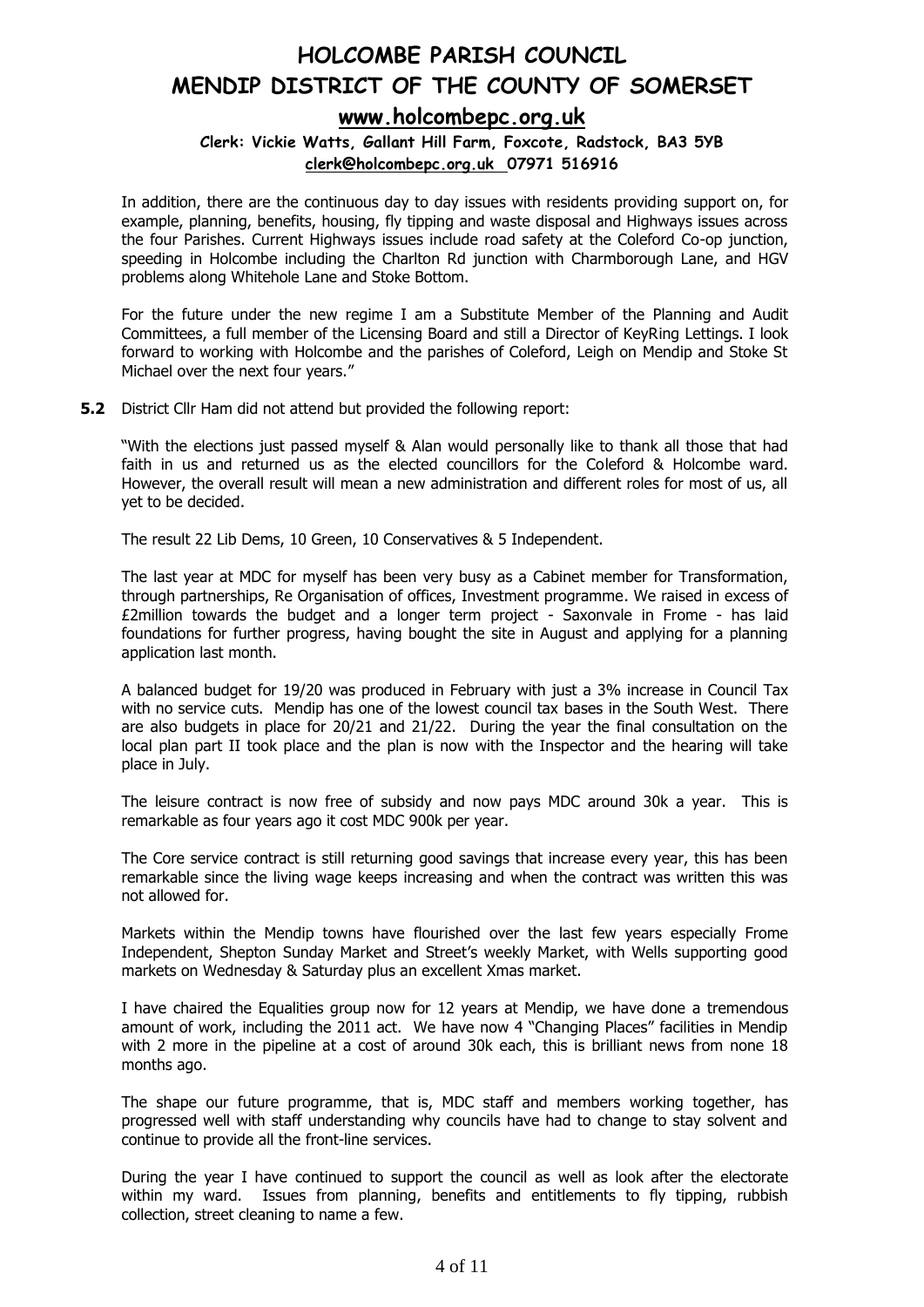### **[www.holcombepc.org.uk](http://www.holcombepc.org.uk/)**

#### **Clerk: Vickie Watts, Gallant Hill Farm, Foxcote, Radstock, BA3 5YB [clerk@holcombepc.org.uk](mailto:victoriawatts@orange.net) 07971 516916**

Shape Mendip Lottery is doing well with 22  $\times$  £500 awards made in March to Mendip community groups. As I started, we have just had an election so much change ahead, but I am always available when needed. "

#### **6 Somerset County Councillor's Report**

County Cllr Mike Pullin did not attend and no report had been received.

#### **7 PCSO/Police Report**

PCSO Michael Storey did not attend and no report had been received.

Chief Inspector Sharon Baker, Local Policing Area Commander, East Somerset (South Somerset & Mendip) had sent the following report:

"I hope you are all enjoying the lovely Bank Holiday, as I am working and the Bank Holiday provides me with a lull in meetings and emails, I thought it good timing to drop you all a quick update on what your local teams have been doing to tackle County Lines. Whilst the activity I have highlighted is over the last fortnight, it is typical of what they are doing regularly across nearly all of our towns.

We had a week of action aiming to disrupt County Lines offenders from operating but also aimed at protecting those most at risk. In South Somerset and Mendip alone we visited 47 households, speaking to individuals we know are targeted, we worked with colleagues in housing and social care to ensure appropriate safeguarding measures were in place for those at risk.

The visits led to the seizure of what we believe to be Class A drugs, and other items connected with dealing drugs. I have copied in the press release below, which can be found on our website and accessed via this link;

[https://www.avonandsomerset.police.uk/news/2019/05/county-lines-drug-dealing-lines](https://www.avonandsomerset.police.uk/news/2019/05/county-lines-drug-dealing-lines-bombarded-with-disruptive-text-messages-during-week-of-action/)[bombarded-with-disruptive-text-messages-during-week-of-action/](https://www.avonandsomerset.police.uk/news/2019/05/county-lines-drug-dealing-lines-bombarded-with-disruptive-text-messages-during-week-of-action/)

We have had the support of specialist officers from across the force to help us tackle County Lines drug dealing, including patrols by our mounted colleagues in Yeovil. Other specialist units are less visible but are here helping us to catch those responsible. Our Traffic colleagues have been supporting us trying to find vehicles used by drug dealers, and while in our towns seizing uninsured vehicles they come across.

The additional officers helped us increase our pro-active capability and numerous searches and arrests have been made as a result, cash and drugs once again seized, causing further disruption to those offenders. In addition to this we have carried out 4 warrants searching suspected premises responsible for dealings drugs in just the Mendip area alone.

I hope you can see tackling those intent on causing our communities most harm is a real team effort – and that includes you.

We actively monitor addresses and persons of concern, but obviously only when we know, and rely on information being passed to us from the public and professionals.

If you would like me or a member of my team to come and brief any groups or staff about County Lines or indeed any other issue you are worried about please just ask myself or a member of your local team.

Thank you for your continued support of our local teams."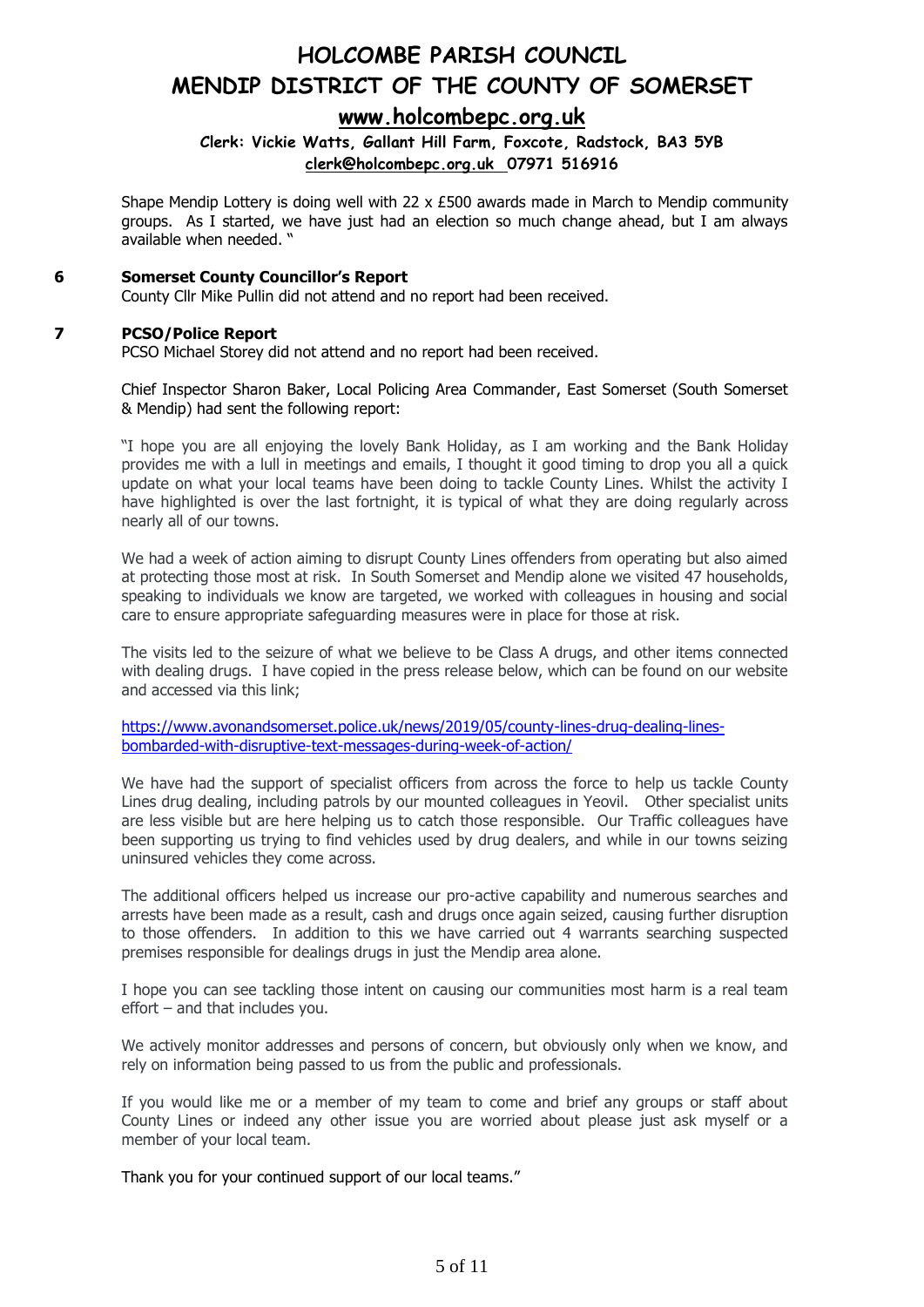## **[www.holcombepc.org.uk](http://www.holcombepc.org.uk/)**

**Clerk: Vickie Watts, Gallant Hill Farm, Foxcote, Radstock, BA3 5YB [clerk@holcombepc.org.uk](mailto:victoriawatts@orange.net) 07971 516916**

### **8 Reports from Village Organisations**

#### 8.1 **Holcombe Playing Field**

Steph Chorley reported that the path around the field will be going ahead. The Contractor had been selected although the work will not take place until after the Gala just to ensure that there are no disruptions on the day. The path will be made from rolled fine grit and will enable users to walk, jog or pedal around the field and will be sufficiently wide for wheelchairs or pushchairs to easily pass. It will also offer a safe alternative to negotiating Charlton Road.

Weekly play inspections are being completed by Mr Ray Smith, for which the Committee is grateful. Terry Dumbrell has completed a detailed inspection of the zip wire and is comfortable that it is safe and has recommended that the annual inspections are completed by Rospa.

The Christmas tree was successfully planted although just of late appears to be thirsty so any volunteers to assist with the watering would be much appreciated.

The extra requests for use of the car park have been successful with the Parish Council considering each application on its merit. A record is kept of the extra days that it's been used, and every effort is made to notify the neighbouring residents that it is being used prior to the event.

The Football club continue to be the only group currently paying for the use of the facilities but hopefully this will increase over the coming year.

The Community Payback team will be coming to complete 2 sessions in the village. The priority will be to clear and renovate the boules pitch and also sand and treat the field benches and the post and rail fences, which will be jobs well done.

#### 8.2 **Youth Football Club**

Simon Field did not attend the meeting but did provide the following report:

"It has been a successful season, in which we have continued to run two teams in the Somerset FA affiliated Midsomer Norton Youth League.

Our under 10s team led by Darren Brooks have developed together over the last couple of years and continue to punch above their weight- presenting tough competition to a number of the big clubs in the area whilst continuing to operate on the basis of giving all players fair time on the pitch rather than selecting the team to win. They will move to Under 11s next year, but need to recruit 2 or 3 new players as they will be shifting from 7 aside to 9 aside.

Our under 9s operate the same way and have also done well. We currently have 15 players signed up – which is rather too many for the 7 aside format, but we are looking at whether we can run a development team next year alongside the existing team to accommodate the extra players. These teams will play under 10s next season.

The team recently played in the Larkhall Tournament and competed well against some tough opposition. I was delighted that they also won the Fair Play trophy, selected by the various referees. They will play at the Frome Tournament on 2 weeks' time, whilst the U10s are competing at the Westfield Tournament this weekend.

We have entered a new Under 8s team for next season, building on the work of Paul and Mike who have been running mini soccer fun sessions on Sunday mornings for younger players. They played their first friendly a couple of weeks ago, and are looking for a couple of new players as well.

For the first time in a number of years the club should have three teams running.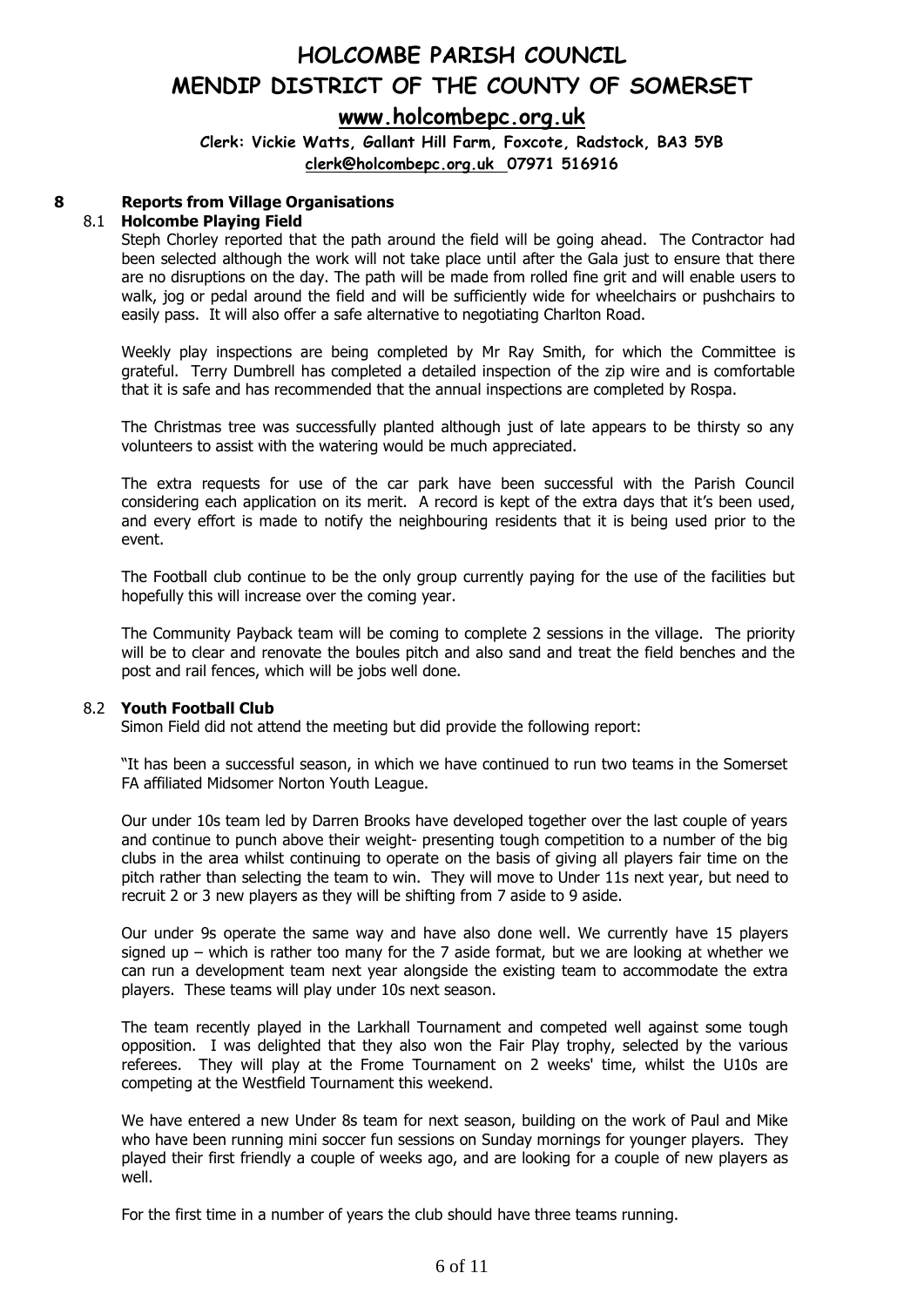### **[www.holcombepc.org.uk](http://www.holcombepc.org.uk/)**

**Clerk: Vickie Watts, Gallant Hill Farm, Foxcote, Radstock, BA3 5YB [clerk@holcombepc.org.uk](mailto:victoriawatts@orange.net) 07971 516916**

We hope, next season, to have a couple more qualified coaches to assist. Plans are in progress to send interested parents on the FA courses so they can help out more closely.

We will continue to run the club as volunteers, at very modest cost to parents, in order to make football accessible to local children and would like to thank the Playing Field Committee for continued use of the facilities, and for the much improved grass cutting / pitch condition over the last 18 months or so."

#### **8.3 Holcombe Brownies & Guides**

Jenny had sent her apologies along with the following report:

"I'm really sorry, but I won't be able to make the meeting on Tuesday. Please accept my apologies and here is our report for the year.

The Brownies at Holcombe have been very busy this year. One of our assistant leaders has completed her Adult Leaders Qualification, it has taken her a couple of years to complete as a lot of work and training has gone into it

This year the Brownies and Guides took part in the Remembrance service at Holcombe church. It was really nice to see so many of our girls turn up and show their respects. The Brownies have also contributed to the Christmas and Easter displays at the church; the girls can be very imaginative. Our Christmas café at the end of November was a great success again, thank you to everyone who supported it.

This year has seen the Guiding programme change, the first time in decades. It aims to encourage the girls to try their best and work more independently a well as within their groups. We have just completed the Be Well section and will start on Have Adventures this term.

We have had a couple of outings already this year, ice skating just before Christmas and tobogganing just before Easter. The girls are making plans for what they want to do before we break up for the Summer holidays.

At the moment we have 18 girls on our books, with 4 on the waiting list to join when they are old enough. The guide unit is looking for another leader to help them on Monday evenings, if anyone is interested, or knows someone who is, please let me know.

Thank you, sorry again for not being able to make it on Tuesday."

#### **8.4 Village Hall Committee**

Steve Blount sent his apologies but sent the following report:

"I must apologise as I have not submitted a written report this year but the progress on the structural work to the Hall is self-evident and well on target in all respects.

Peter Dando Carpenter/joiner has other project commitments, so we are taking a welcome break due to restart 8th July.

Given the nature of the work we are undertaking we have endeavoured to minimise any intrusion for users but obviously apologise if anyone has suffered any inconvenience. We are fortunate that Terry Spellward his neighbour and Andrew our Treasurer are busy filling/sanding and painting the panelling.

I hope the meeting goes well and please convey my best wishes to everyone there."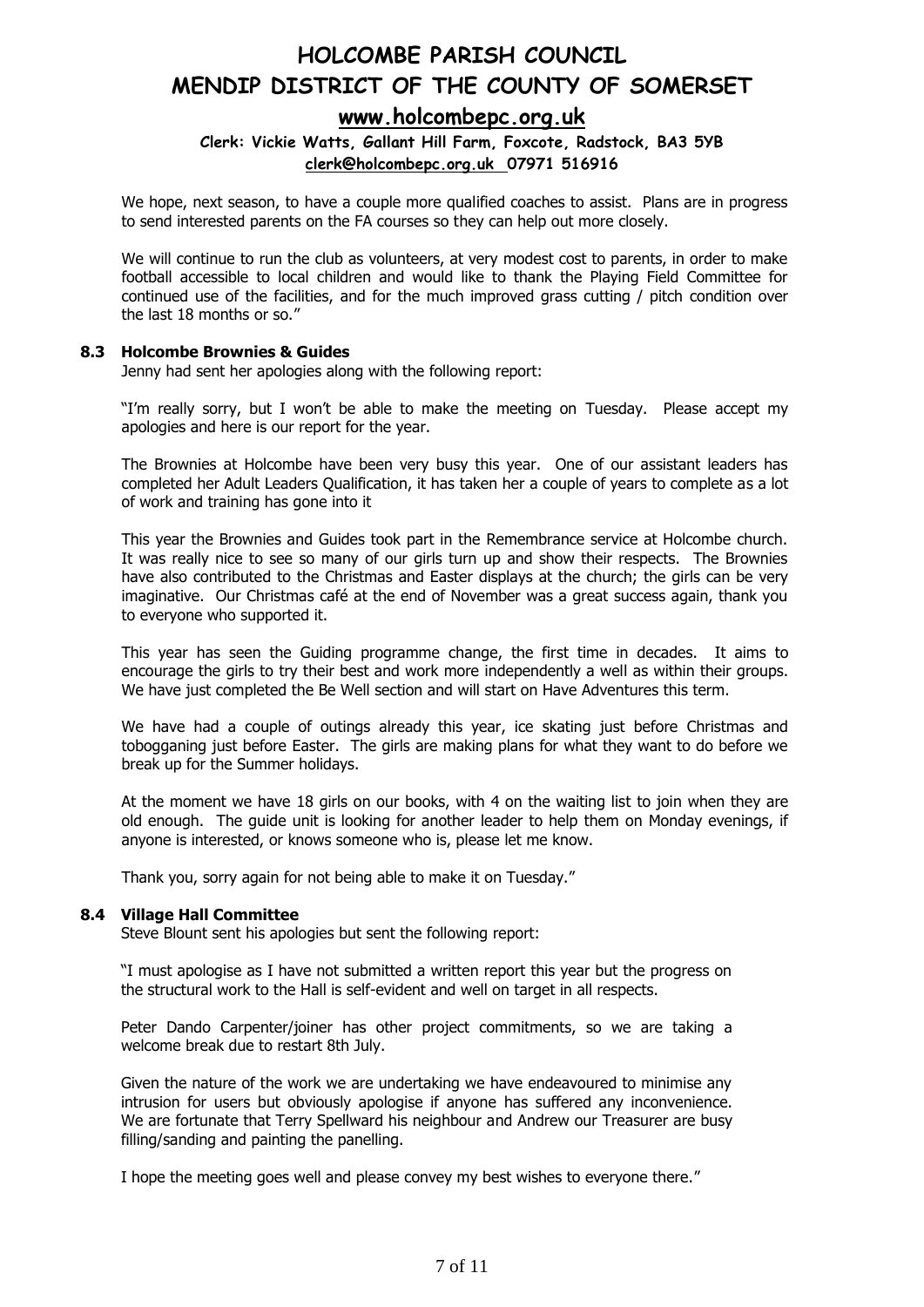## **HOLCOMBE PARISH COUNCIL MENDIP DISTRICT OF THE COUNTY OF SOMERSET [www.holcombepc.org.uk](http://www.holcombepc.org.uk/)**

#### **Clerk: Vickie Watts, Gallant Hill Farm, Foxcote, Radstock, BA3 5YB [clerk@holcombepc.org.uk](mailto:victoriawatts@orange.net) 07971 516916**

#### **8.5 Welcome Club**

Janet Reakes the Chair for the Welcome Club attended the meeting and gave the following report:

"The Welcome Club meets the  $1<sup>st</sup>$  and  $3<sup>rd</sup>$  Wednesday of each month and is well attended. At present we have 50 members, ages ranging from 65 to 90's. We have recently celebrated our 43<sup>rd</sup> birthday and still have 4 of our founder members attending! We are very lively and friendly group and often individual members will say 'if they didn't come to Welcome Club then we wouldn't go anywhere'. So, we feel we are fulfilling a need for the community and surrounding areas.

Our programme over the last year has involved several speakers i.e. Wiltshire Farm Foods, Chiropractor Ben Gait, TSB, informing members ways in which fraudsters will access debit / credit cards, and how to always be aware of anything out of the ordinary when using their bank card.

We have had several quizzes, which the members enjoy. Also, a themed Afternoon (Ladies Day at the Races) last year. We had a trip out for a fish and chip lunch, also a trip to Whitchurch Garden Centre and lunch.

Last Autumn we had the Annual Harvest Lunch followed by an Auction sale of fresh produce, which members kindly donate. All proceeds from this go to our chosen charity, which at present is Dorothy House Foundation.

In January we had a New Year's Party and also our annual Hyacinth Competition.

We always involve the Members in Programme planning asking for ideas and requests so we do our best to cover their wishes.

We are very pleased to receive a Grant from the Holcombe Parish Council, which enabled us to purchase a new stainless serving trolley as the one we were using had patches of rust appearing through the chipped enamel. It was very much appreciated by the members.

Our members enjoy coming to their club but we have a major concern over parking! Over recent months some members have experienced verbal abuse from a local resident. At the last meeting which was our Birthday Party, a member had experienced verbal abuse and was visually very upset, she informed me that she had not blocked the driveway but parked like many others attending on the side of the road.

This is becoming a major problem, we understand that certain issues may arise for local residents e.g. parking, noise etc but the majority of our members are elderly and some have disabilities so they are unable to walk very far."

#### **8.6 Holcombe Ladies Evening Club**

Kathryn Simpson had sent her apologies along with the following report:

"I've taken over from Liz as the chairman of the Ladies Group. I'm afraid that I'll be at the theatre on Tuesday night so will be unable to give a report in person. So here goes with a written one.

The Holcombe Ladies Evening club meet on the second Tuesday of each month, we have a wide range of speakers and activities. Within the past few months we have had speakers on the Red Cross, Animal stories, Bodily Functions and Canine partners. We have made flower key rings, had a musical evening with a difference. As well as coffee mornings and meals at the Old Down Inn and a Christmas party with Chilcompton Ladies group.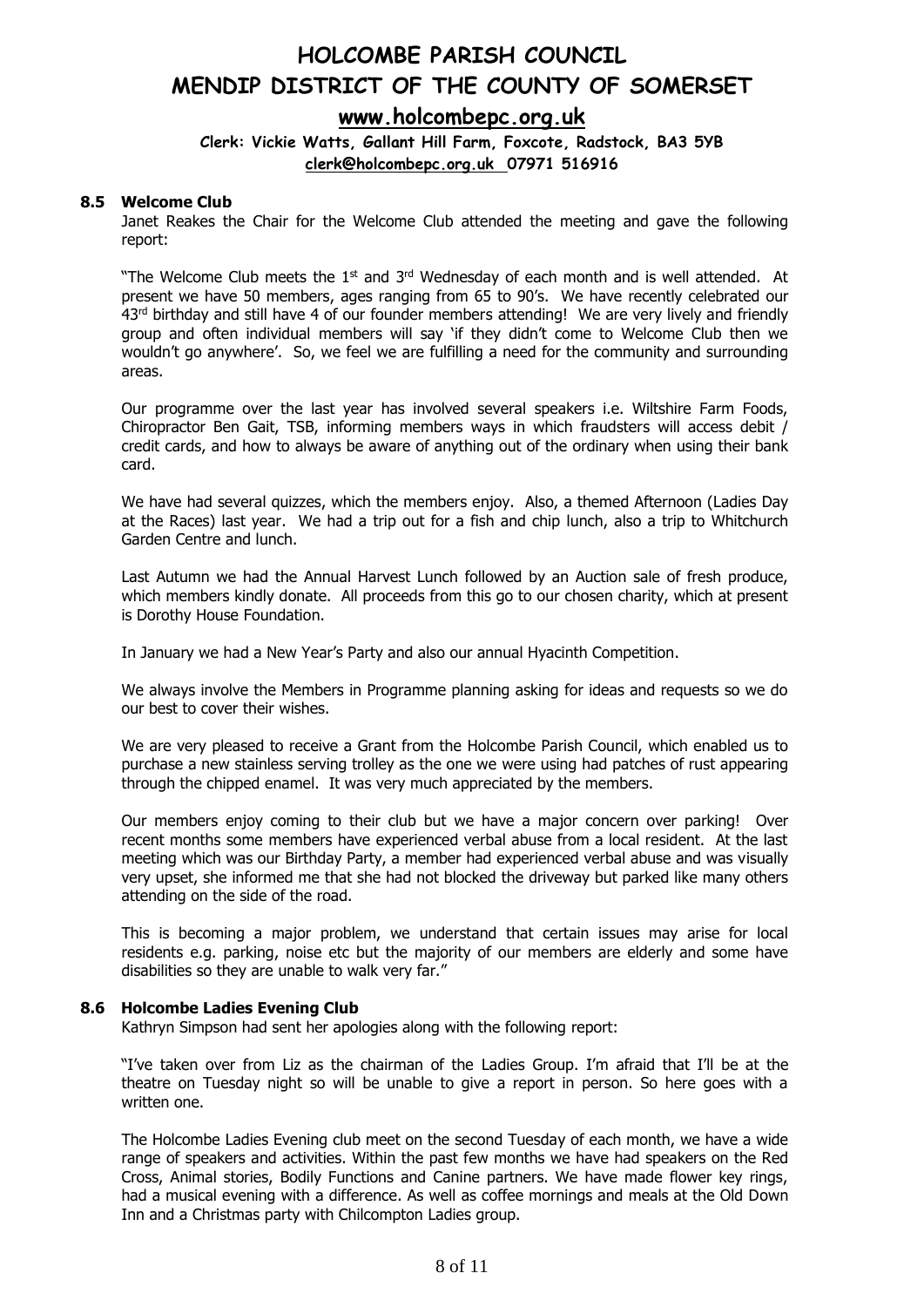### **[www.holcombepc.org.uk](http://www.holcombepc.org.uk/)**

### **Clerk: Vickie Watts, Gallant Hill Farm, Foxcote, Radstock, BA3 5YB [clerk@holcombepc.org.uk](mailto:victoriawatts@orange.net) 07971 516916**

Our next speaker will be talking to us on the workings of the coroner's court on the 11th June. Starting at 7.30, any lady is welcome to come along and join us.

We are grateful for the grant from the parish council that paid for the new chairs, they are much appreciated by our members."

#### **8.7 Holcombe Gala**

The Parish Council have taken the lead in organising this year's gala which is taking shape. The gala will take place on Saturday the 6<sup>th</sup> July 2019 from 12 noon to 4pm. There will be:

- Live music
- Demonstrations
- Stalls
- Competitions
- Dog Show
- Vintage, cars and tractors
- BBQ, tea & coffees and a bar
- Hog roast
- And an animal themed baking competition

The Quiz will be held the night before the Gala at the village hall starting at 7.30pm. Teams must be a minimum of 4 per team and entries are to be made in advance with Simon Brand.

There will be a meeting on Thursday the 30<sup>th</sup> May 2019 at the Duke of Cumberland to finalise some of the details for the Gala. Everyone who is involved on the day or is able to volunteer is welcome to come along. The meeting will start at 7pm.

#### 8.8 **Parish Path Liaison Officer (PPLO) report.**

Mr Tony Dyson did not attend or submit a report.

#### 8.9 **Ladies Sports Group**

Mrs Diana Spellward did not attend but provided the following report:

"We are 12 ladies that enjoy Tuesday afternoon sports. The games that are played are various. Would you believe it; Hockey, curling, table tennis amongst others all played to our own rules. In good weather we enjoy boules and croquet on the playing field. A good cup of tea is the highlight. Not just a sports group!"

#### 8.10 **Holcombe Crafts Group**

Mrs Diana Spellward did not attend but provided the following report:

"We are still going well meeting twice a month. The craft varies from knitting to sewing to nattering. We made a good number of poppies for the Church for the Armistice, which were hung on the railing. The wall hanging is now complete and hanging in St Andrews.

We learnt another quilting technique called bargello, which really got the brain cells working.

Both groups have been a great success not only socially but also forming a community."

#### 8.11 **1 st Coleford Scouts**

George Kite attended and gave the following report:

"Currently the group is supporting close to 70 young people and have an expanding waiting list as our cub group is at full capacity. We run three sections at Coleford which include 6-14-year olds.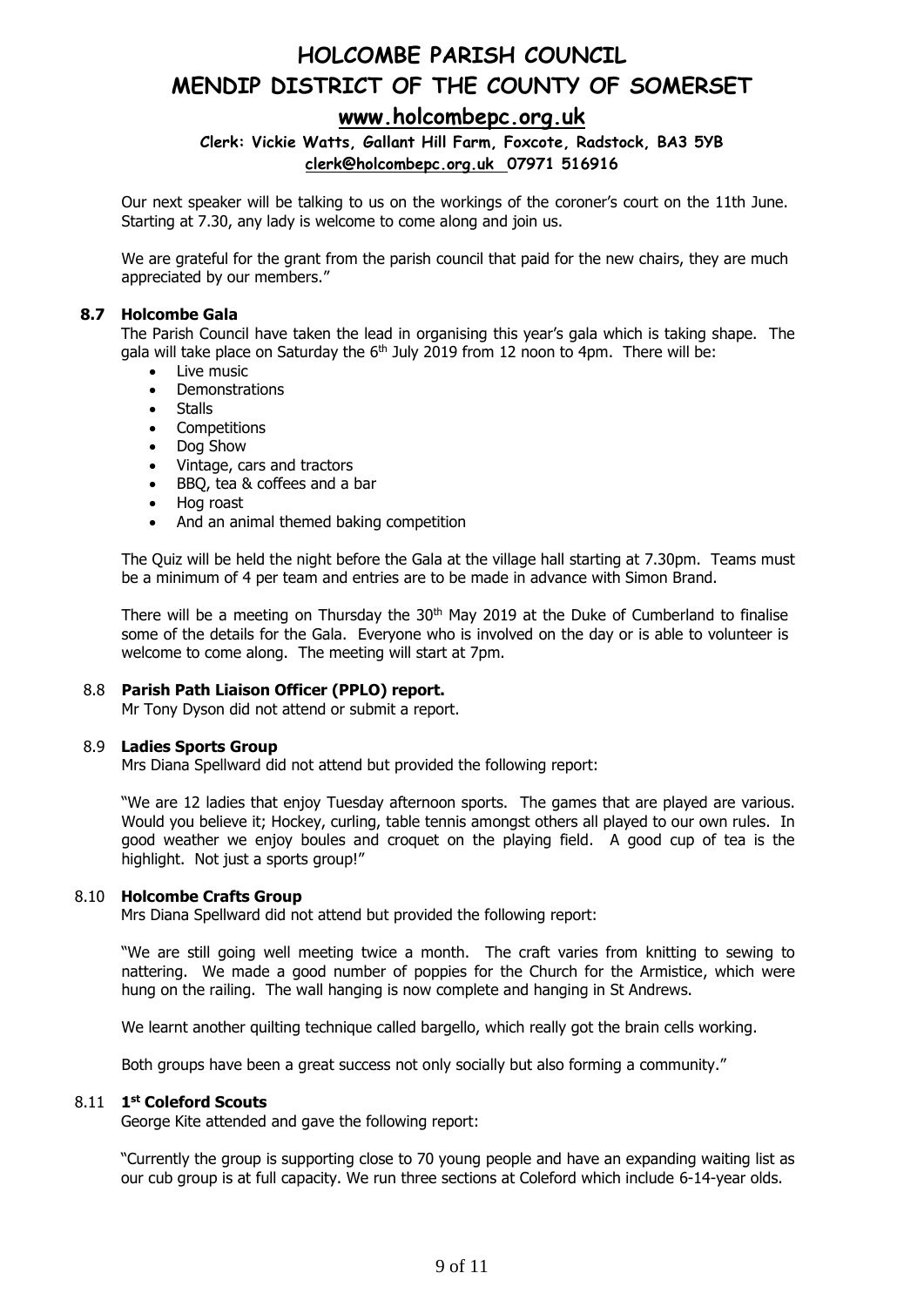### **[www.holcombepc.org.uk](http://www.holcombepc.org.uk/)**

#### **Clerk: Vickie Watts, Gallant Hill Farm, Foxcote, Radstock, BA3 5YB [clerk@holcombepc.org.uk](mailto:victoriawatts@orange.net) 07971 516916**

So, what's happened in the last year you may ask? With a struggle that's still ongoing with the county council's solicitor we are pending our 25-year lease which will allow us to repair the everdilapidating scout hall. So, it's been nothing but fundraising and searching for grants, but inbetween all of this we have had a busy year. We have entered so many competitions it's hard to list them all. To start we have taken the cubs night hiking to banner camp and to several group camps.

The scouts have achieved something really special this year as many of you may have seen on social media a few weekends back just to start. They not only won the district cooking competition, several camping awards but the district camping banner all in one weekend; this is due to their commitment and hard work.

The beavers or little terrors as they may been known have acquired a new beaver leader which has been a massive step for the group as this year, we have managed to obtain two new leaders from Mells group. The beavers have completed so much badge work this year including several community projects.

The group is meeting three times a week twice on a Wednesday and once on a Thursday providing a safe place for young people to meet others, learn new skills and escape their home lives. Due to the dedication of our volunteer leaders there were over 200 hours of adventure the children could have access to including evenings and separate activities.

So, what's for the future? The hall will be repaired, the group has district camp, jaws adventure camp, helping at various activities and fundraisers for not just the group but as many people we can support. I would like to thank the local parishes for their support, many thanks."

#### 8.12 **Kilmersdon Gardeners**

Trisha Jordan is the Treasurer of the group and read the out the following report:

"This year our club has continued to enjoy talks at 7.30pm on the second Wednesday of each month in Kilmersdon Village Hall, ending with a Christmas Party with entertainment and an American type Supper. This year our club held its usual annual plant sale in May.

The AGM in February saw Hugh Weeks, from Holcombe, stand down as Chairman after devotedly serving for 10 ten years ensuring our club is viable for the future. Judith Stanford from Chilcompton took over the Chairmanship, Hugh remains on the committee.

Our club warmly welcomes new members and visitors to their meetings, refreshments are included with their admission. After the speaker there is an opportunity to chat to others, not forgetting our raffle and plant sales to raise extra funds for our club. This year saw an increase in the membership with 3 new members to date. The club attracts many local visitors including residents of Holcombe and surrounding villages.

Sadly during this year our club saw the passing of two of our long standing members. Tony Price, Vice Chairman, towards the end of last year; Tony was a dependable and long standing member. Colin Francis passed in January of this year. Colin too was a loyal committee member and the leading light of our Annual Plant Sale which he took from a stall at Kilmersdon Village Day to a hall filled with mixed plants on a Saturday morning in May!

Our Annual Plant Sale at the beginning of May was once more a very popular public event with a queue of eager buyers at least twice around the car park by opening time. The morning was an immense success; this was partly attributed to the rise in popularity of social media along with our aggressive poster distribution and radio publicity. Members, and some residents of Kilmersdon and other villages, made a first class effort to make sure as much of the space left by the plants grown by Colin in the past was filled. The donors of everything to the sale are to be congratulated with the buyers thanked for their loyal custom.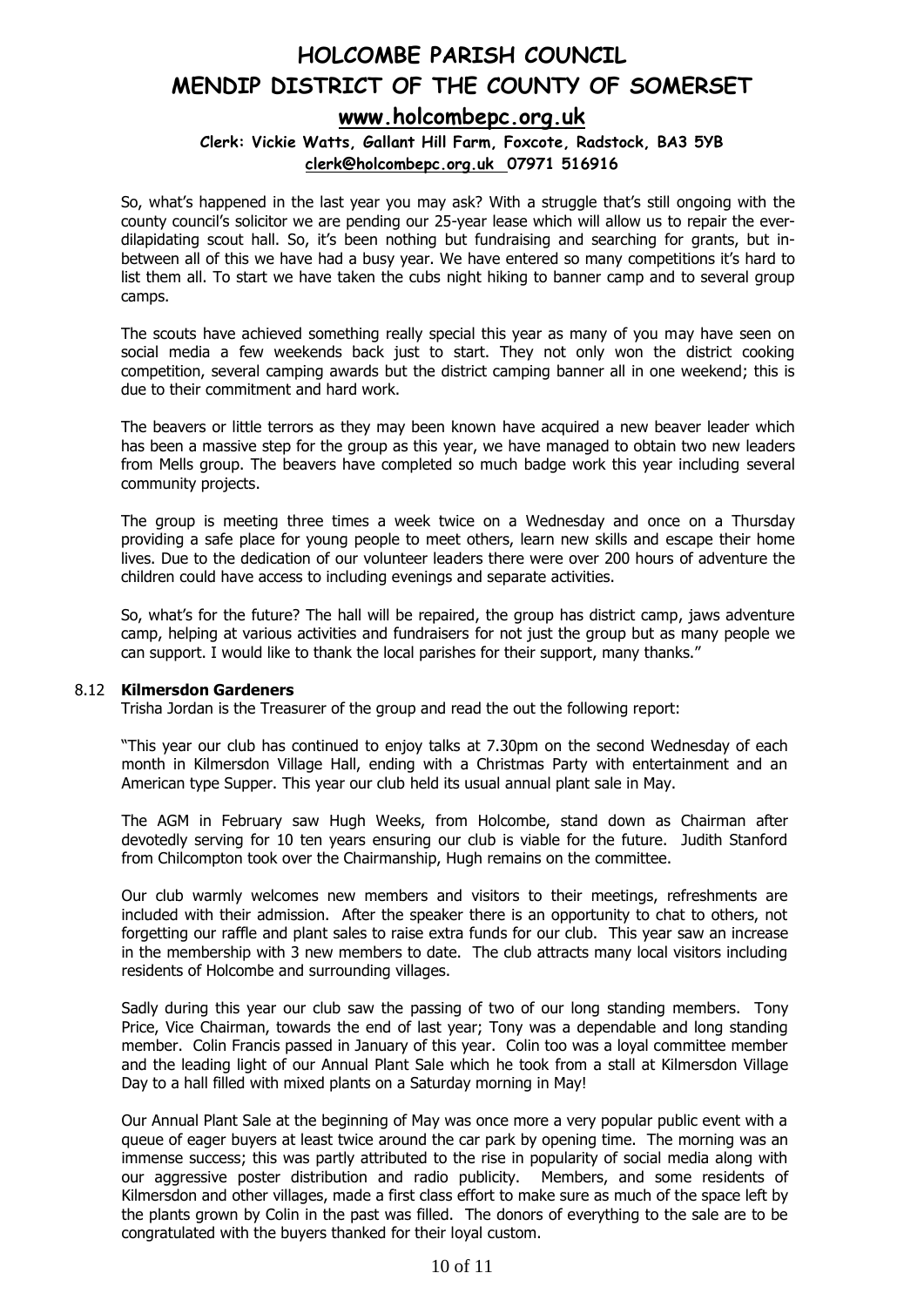### **[www.holcombepc.org.uk](http://www.holcombepc.org.uk/)**

**Clerk: Vickie Watts, Gallant Hill Farm, Foxcote, Radstock, BA3 5YB [clerk@holcombepc.org.uk](mailto:victoriawatts@orange.net) 07971 516916**

There will be no meeting in August. Two potential garden visits are planned for this summer.

Talks have covered varied topics including Propagation of Plants, Gardens and Parks of Paris, Natural History of British Woodlands, Fragrant Plants and Sustainable Planting. Probably the most intriguing was 'Fungi in Fact and Fiction' from Mark Bullen who supplied plenty of samples and pictures. If our quiz choices had been for real most of the gardeners at the meeting and their families would have been poisoned!

#### 8.13 **St Andrews Church**

Margaret Read attended the meeting and read out the report prepared by Ann Gardiner-Bryan the Churchwarden as follows:

"Clarissa sends her apologies as she is not able to attend this meeting.

We were very sad at the loss of one of our valuable members of Church, namely Mary Howard. Until she was ill Mary took an active part in Church functions and helped at many fund-raising events. There are still many people on our Prayer List with long term illnesses and also a few members who are now in Care Homes.

Holy Trinity in Coleford held the Women's World Day of Prayer this year with both Churches participating. Another joint venture with Holy Trinity was the Ramble in aid of the Children's Hospice South West last August which raised £1,168.58. As the Lent Lunches are usually held in Coleford on a Friday we thought it might be a good idea to have half of them here in Holcombe. Three lunches of soup and sandwiches were held in the Village Hall on a Thursday during Lent. It was reasonably successful and with this in mind we should be doing them again next year and hope that it can become a regular thing so that more villagers can attend.

Since the last AGM, with the help of the Support Group, we have raised funds for the Church in 2018/2019 by holding our Gift Day in June (£1,974.90), July – Gala Day (£220.58), August – Quiz Night (£438.00), September – Jumble Sale (£405.54), October - Concert (£447.00), November – Christmas Fair (£738.95), December – Bingo (£431.00) and in March this year a Spring Sale/Coffee Morning, (£650). On Saturday 1<sup>st</sup> June we will be holding our Gift Day. All homes would have received a letter giving them the opportunity to donate towards the upkeep of the Village Church and help to pay for the Parish Share which this year amounts to £12,654. Thank you to everyone who helped in any way by organising or supporting these events, it is much appreciated.

Good News with regard to 'The Loo'. The drains have already been laid and work starts on the actual installation of the 'Loo' plus various bits and pieces in the 100 Room on Monday  $3<sup>rd</sup>$  June. We hope all will come and visit the Church after completion. We have not raised all the money yet but felt that as prices will only continue to rise to 'strike while the iron is hot' so fundraising for this project will still be ongoing.

Our Free Monday Coffee Mornings held from 11am to 12 noon have been an ongoing success. There are many parishioners that join us regularly. A warm welcome awaits you including children and dogs. It's a Village function so why not come along and have a free cup of tea or coffee and enjoy a chat. The Church belongs to the whole Village and if you are new to the area what better place to come and meet some of your neighbours. Please note that whilst building works are being carried out in the Church the Monday Coffee Morning will be held in the gardens of 'The Acorns', Brewery Lane, entrance next to the Manor.

The Church is also open on special occasions. Gala Day being one of them and this year we are holding a display of 'Childhood Memorabilia' on the Saturday and Sunday. Last Christmas we held a 'Crib Festival' to which Clubs and individuals had brought their cribs for display for the public to view; this year we are going to hold a Christmas Tree Festival.